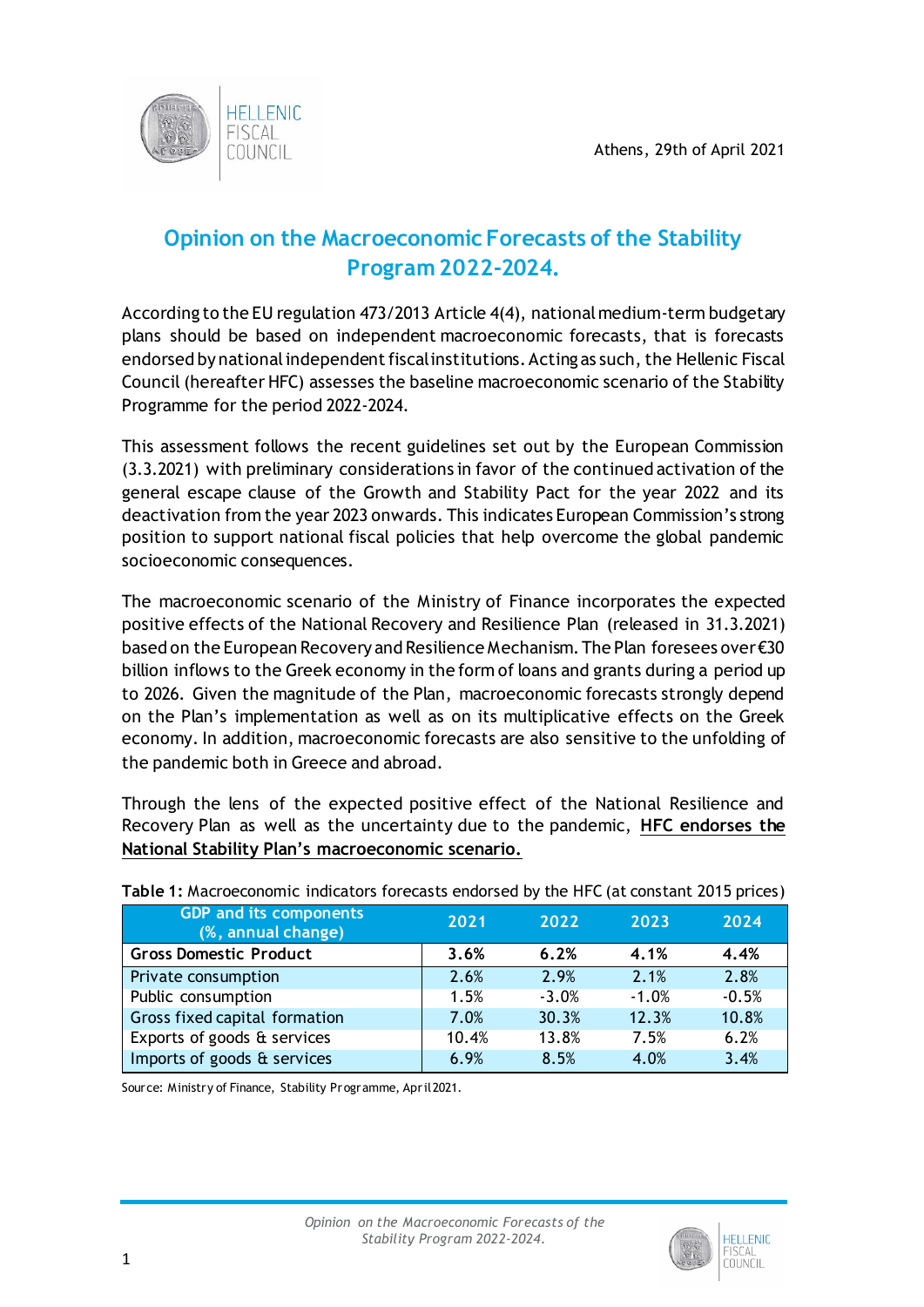The 2021 Stability Programme baseline scenario (*Table 1*) revises downwards the GDP growth rate (3.6%) in comparison with the State Budget 2021 report (4.8%), presenting a more conservative outlook, which is justified by the extension of lockdown for the first four months of 2021 due to the pandemic.

As far as the period 2021-2024 is concerned, according to the aforementioned scenario, 2022 will be the year when the largest annual percentage growth of GDP will occur. This shift, is in line with the corresponding revision of the European Commission's Autumn forecasts (2021: 5%, 2022: 3.5%) by the Winter forecasts (2021: 3.5%, 2022: 5%). In the same year (2022) GDP is expected to exceed the pre-pandemic levels of GDP. The growth rate for 2022 **is relatively more optimistic (6.2%) than that of the European Commission**, with the positive deviation incorporating two main elements:

(a) the positive effects of the Recovery and Resilience Plan (hereafter: RRP), where part of the current year's disbursements are carried forward to the year 2022. This transfer is expected to have a particularly strong impact on **gross fixed capital formation (+30,3%)**, given the investment orientation of RRP, and

(b) the assumption that in the year 2022 the pandemic will be fully controlled thus the economic activity will have been fully recovered. This scenario is reflected to the strong **recovery, to their pre-pandemic levels, of both private consumption (2019) and exports of goods and services**.

Facts that strongly supports the aforementioned forecasts are: (a) the progress of the national vaccination program, which may reduce the likelihood of a fourth pandemic wave; (b) the upcoming lifting of coronavirus containment measures and the "reopening" of tourism services and facilities; (c) the increase of private savings, which may finance new investment projects; and (d) the resilience shown by specific sectors of the economy, such as construction, despite the containment measures on economic and social activity, which may further support the economic recovery.

For the period 2022-2024, the average annual GDP growth is estimated at approximately 3.83%, supported by private consumption, investment and exports. It is underlined that in the aforementioned period the public consumption is estimated to be reduced, despite RRF's grants, which is in line with the possible deactivation of the "general escape clause" in the coming years.

Furthermore, the MoF macroeconomic forecasts are largely in line with the forecasts provided by the European Commission and other international and domestic institutions (IMF,OECD, BoG) for 2021 and 2022 (*see table 2*). Compared to the IMF forecasts, there is a significant deviation in GDP growth in the medium term (2023-2024). However,this deviation may arise because the beneficial effect of the RRF on the Greek economy has not been taken into account.